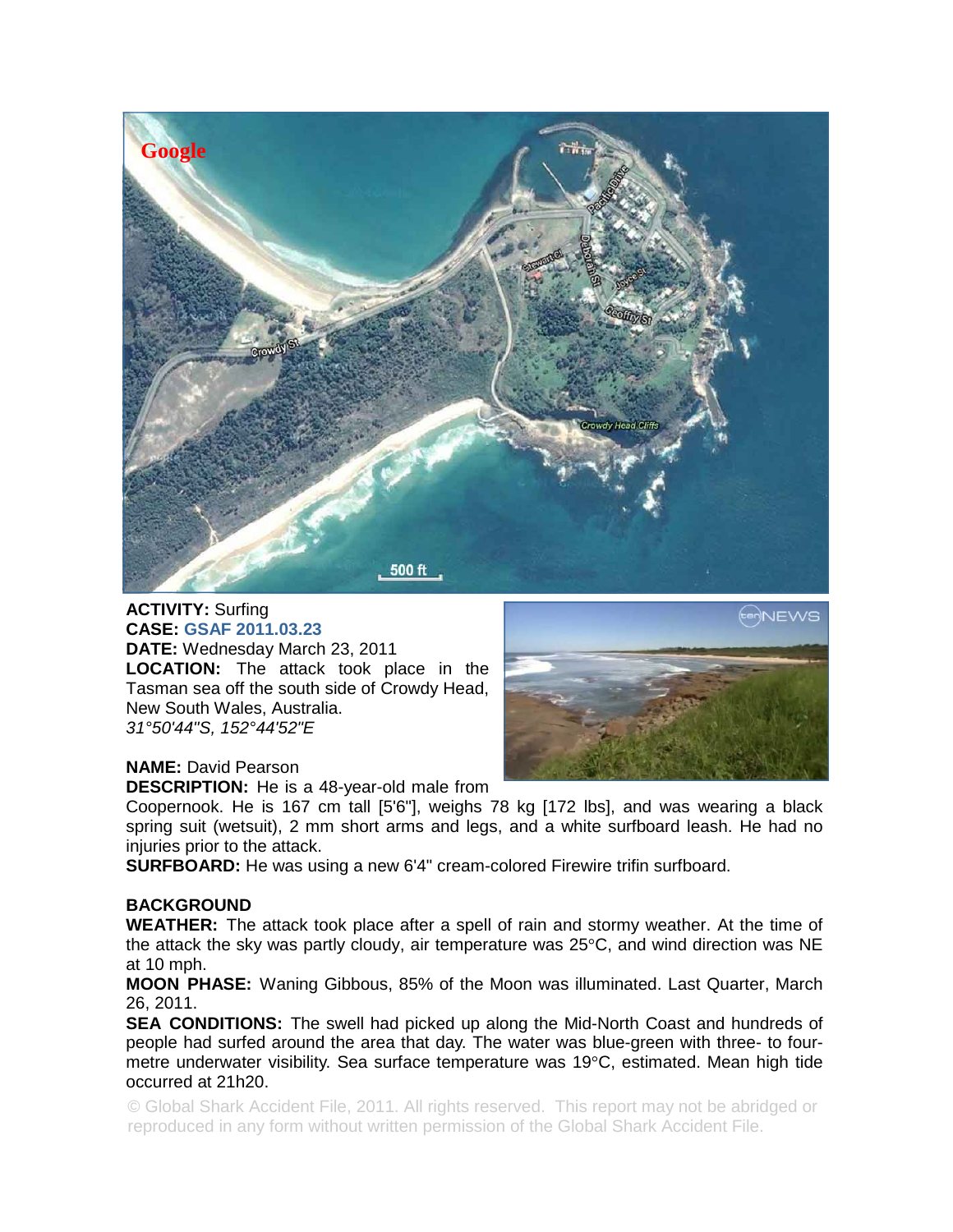**ENVIRONMENT:** A large shoal of mullet was observed in the area next day. **DISTANCE FROM SHORE:** 150 metres **DISTANCE FROM ROCKS OR PIER:** 75 metres **DEPTH OF WATER:** Five metres **TIME:** 17h45 — 18h45

**NARRATIVE:** David Pearson and his friend, Aaron ''Noddy'' Wallace of Harrington, were surfing off the rocks just south of the Crowdy Head headland. David had been in the water only 10 minutes. He was paddling back out in the rip after catching a wave and was almost back in line with Aaron, although about 30 metres away. He was paddling over a five-metredeep channel when the shark surged up from underneath him, striking his board. "It surprised the crap out of me and felt like being hit by a train (that much I remember)", said David. "I think I was looking over towards the guys as I did not see it at all (I have recollections of a flash of a grey image out of the corner of my eye) and had been checking out the waves coming. The next thing I remember is being underwater with the shark (I am not sure for how long). I came back up to the surface and got back on my board. I remember looking at my arm noticing the blood squirting everywhere and the huge torn gash with the forearm muscle hanging off, I could see the bone and I remember thinking "that doesn't look right", it was then I realized that I had been attacked by a shark. I had been in the water 10 minutes max on my new board. I remember looking around me thinking how red the water had turned, I thought it looked just like a movie scene."

Aaron heard the loud smack of the shark hitting David's board and looked over to see the shark thrashing on top of him, then disappearing underwater taking David and his board with him. Aaron saw David come to the surface and drape himself over his board, looking down into the water. Aaron asked David if he was OK, and David said the shark was still underneath him and not to come over. "It was getting late, we shouldn't have been out there," said Aaron. If you're going to get attacked that would be the time. It was a stupid time to be in the water."

**INJURY:** The surfer sustained minor puncture wounds, laceration and abrasions to his face. There was an avulsion injury to the left forearm with tissue loss, tissue damage to lower back, tendon and nerve damage to the wrist, and he sustained bruised and cracked ribs, as well as whiplash to his neck. His surfboard was also bitten by the shark.

**FIRST AID:** Aaron helped David to shore while "another few guys grabbed towels and called the ambulance". Intensive care flight paramedic Mr. Alan Playford treated David on the beach and said he lost a large amount of blood in the water. Mr. Playford said it was still too early to tell if David would keep his left arm but the actions of people on the beach saved his life. "A lot of people die from losing that much blood, but some people were able to make a makeshift tourniquet on the beach and stop the bleeding," he said.

**TREATMENT:** David was airlifted to the John Hunter Hospital in Newcastle by Westpac Rescue Helicopter. He underwent a five-hour surgical procedure to repair his injuries and spent less than a week in the hospital.

**SPECIES:** It was believed that a three-metre bull shark was involved in the attack.

## **SOURCE:** David Pearson

© Global Shark Accident File, 2011. All rights reserved. This report may not be abridged or reproduced in any form without written permission of the Global Shark Accident File.